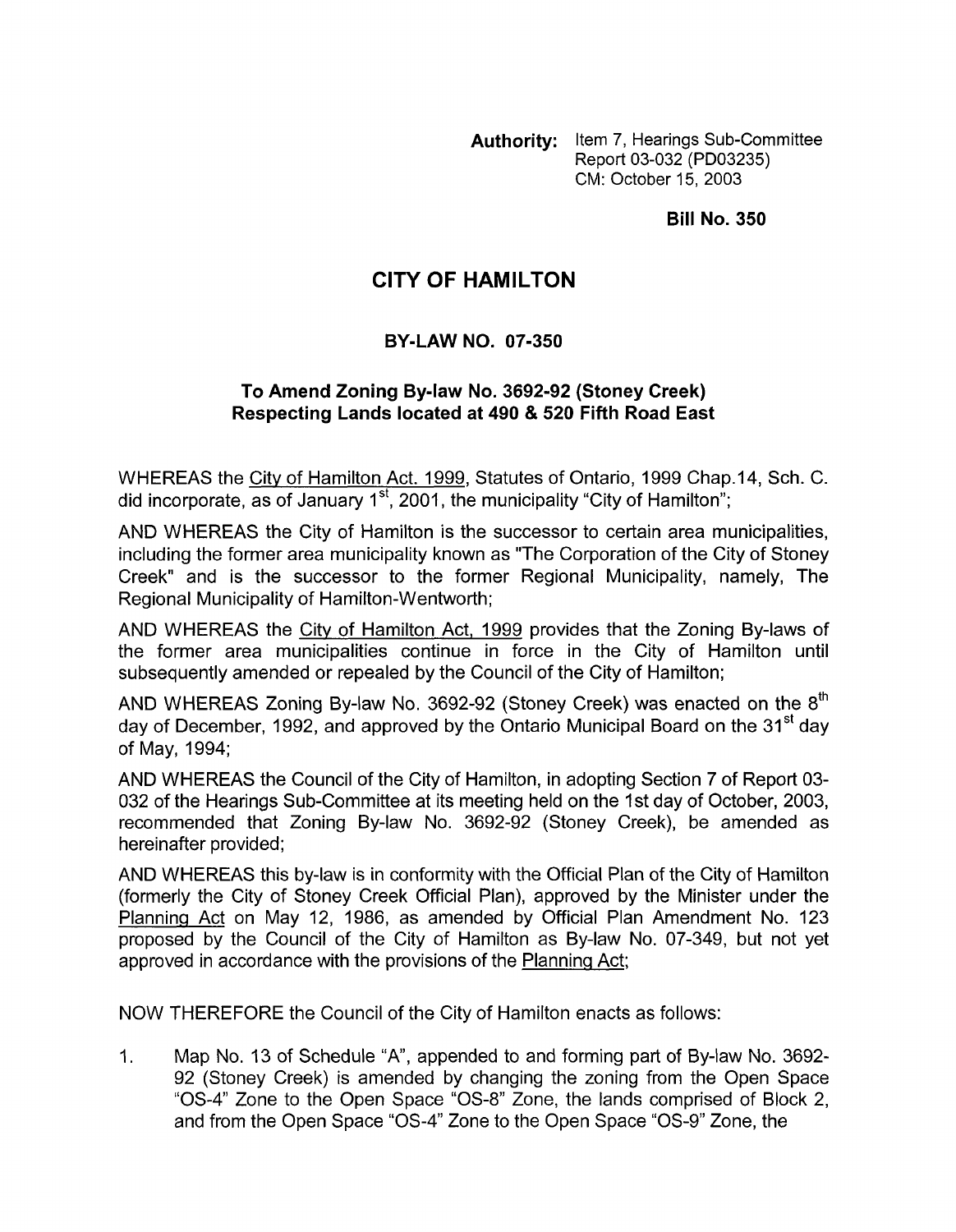lands comprised of Block 3, the extent and boundaries of which are shown on a plan hereto annexed as Schedule "A".

2. That Subsection 11.2.5, "Special Exemptions" of Section 11.2, Open Space *"0s"* Zone, of Zoning By-law 3692-92, be amended by adding two new special exemptions as follows:

"OS-8 490 Fifth Road East, Schedule "A", Map No. 13

Notwithstanding the provisions of Subsection 11.2.2 of the Open Space *"0s"*  Zone, those lands zoned "OS-8" by this By-law shall only be used for: one single detached dwelling; a home occupation; conservation uses; hazard lands; wildlife management areas; woodlots; and, accessory uses, buildings or structures.

Notwithstanding the provisions of Subsection 11.2.3 of the Open Space *"0s"*  Zone, the following regulations shall apply:

- Minimum lot area: 1.85 hectares  $(a)$
- Minimum lot frontage: 56 metres  $(b)$
- $(c)$ Maximum lot coverage: N/A
- Minimum front yard: 7.5 metres from the boundary of the "OS-4" Zone  $(d)$
- Minimum side yard: 7.5 metres from the boundary of the "OS-4" Zone  $(e)$
- $(f)$ Minimum rear yard: 7.5 metres from the boundary of the "OS-4" Zone
- Minimum Landscaping: N/A  $(q)$

 $\ddot{\phantom{0}}$ 

- $(h)$ Outside Storage: No outside storage shall be permitted
- $(i)$ Minimum Parking Requirements: 2 spaces, one of which may be located in the required front yard
- Maximum building height: 11 metres  $(i)$
- Minimum elevation for any building openings: 193.15 metres geodetic  $(k)$
- For the purpose of this Zone, the minimum lot area and lot frontage shall  $(1)$ include the portion of the lot zoned "OS-4".

"OS-9 520 Fifth Road East, Schedule "A", Map No. 13

Notwithstanding the provisions of Subsection 11.2.2 of the Open Space *"0s"*  Zone, those lands zoned "OS-9" by this By-law shall only be used for: one single detached dwelling; a home occupation; conservation uses; hazard lands; wildlife management areas; woodlots; and, accessory uses, buildings or structures.

Notwithstanding the provisions of Subsection 11.2.3 of the Open Space *"0s"*  Zone, the following regulations shall apply:

(a) Minimum lot area: 1.43 hectares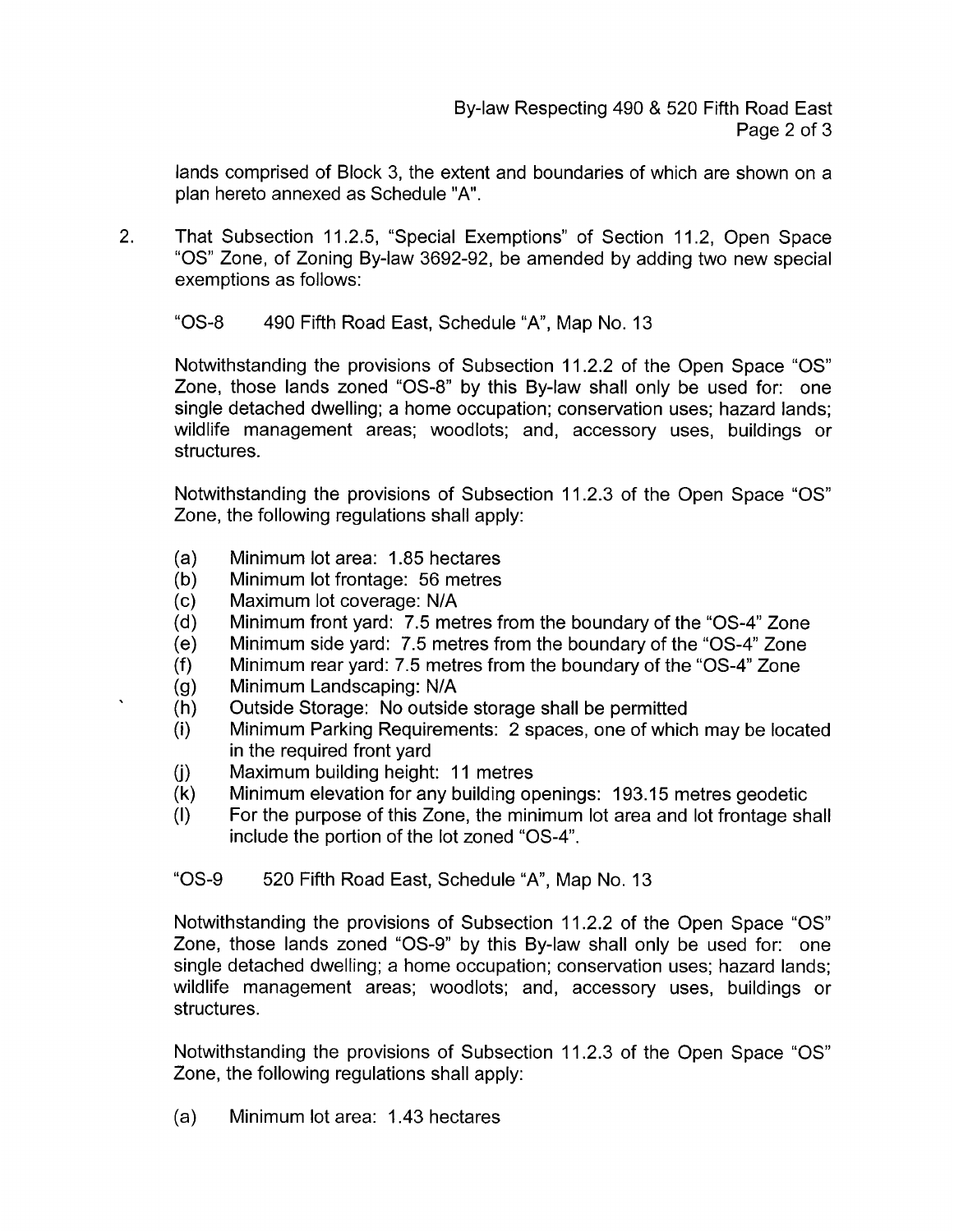By-law Respecting 490 & 520 Fifth Road East Page 3 of 3

- Minimum lot frontage: 144.41 metres  $(b)$
- Maximum lot coverage: N/A  $(c)$
- Minimum front yard: 10 metres from the boundary of the "0s-4" Zone  $(d)$
- Minimum side yard: 10 metres from the boundary of the "0s-4" Zone  $(e)$
- $(f)$ Minimum rear yard: I0 metres from the boundary of the "0s-4" Zone
- Minimum Landscaping: N/A  $(g)$
- Storage: No outside storage shall be permitted  $(h)$
- Minimum Parking Requirements: 2 spaces, one of which may be located  $(i)$ in the required front yard
- $(j)$ Maximum building height: 11 metres
- $(k)$ Minimum elevation for any building openings: 193.15 metres geodetic
- For the purpose of this Zone, the minimum lot area and lot frontage shall  $(1)$ include the portion of the lot zoned *"0s-4'.*
- **3.** The Clerk is hereby authorized and directed to proceed with the giving of notice of the passing of this By-law, in accordance with the Planning Act.

PASSED and ENACTED this 12<sup>th</sup> day of December, 2007.

**1**  marganin

Fred Eisenberger *r-*Mayor City Clerk

rh<br> **Kevin C. Christenson** 

C1-01-D